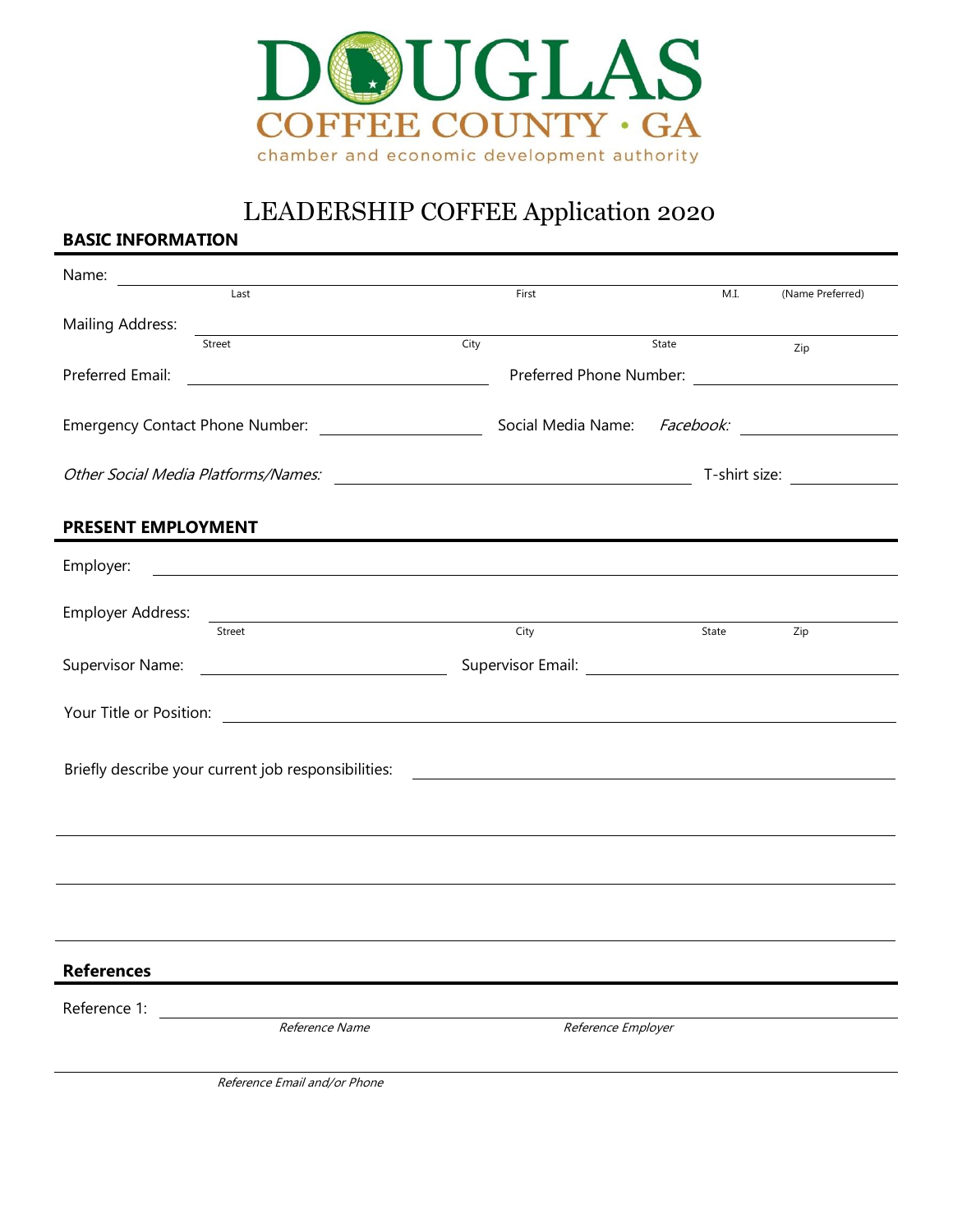### **References Cont.**

Reference 2:

Reference Name **Reference** Employer

Reference Email and/or Phone

#### **BUSINESS PROFESSIONAL AFFILIATIONS/ COMMUNITY INVOLVEMENT**

If any-last 5 Years- civic organizations, public office, religious organizations, professional organizations

Organization Name:  $\Box$  Title/Position Held (if any):

**LEADERSHIP COFFEE**

Why do want to be selected to participate in Leadership Coffee?

Rank your goals for the program in order 1-5. *Use each number only once with "1" ranking your highest priority. There are no wrong answers.*

| Promotion for your business or organization.                                           |
|----------------------------------------------------------------------------------------|
| Personal and professional development.                                                 |
| Learning more about my community.                                                      |
| Networking and discovering resources for my business.                                  |
| Getting more involved with the Chamber of Commerce and Economic Development Authority. |

Where did you hear about Leadership Coffee? Did someone encouraged you to apply?